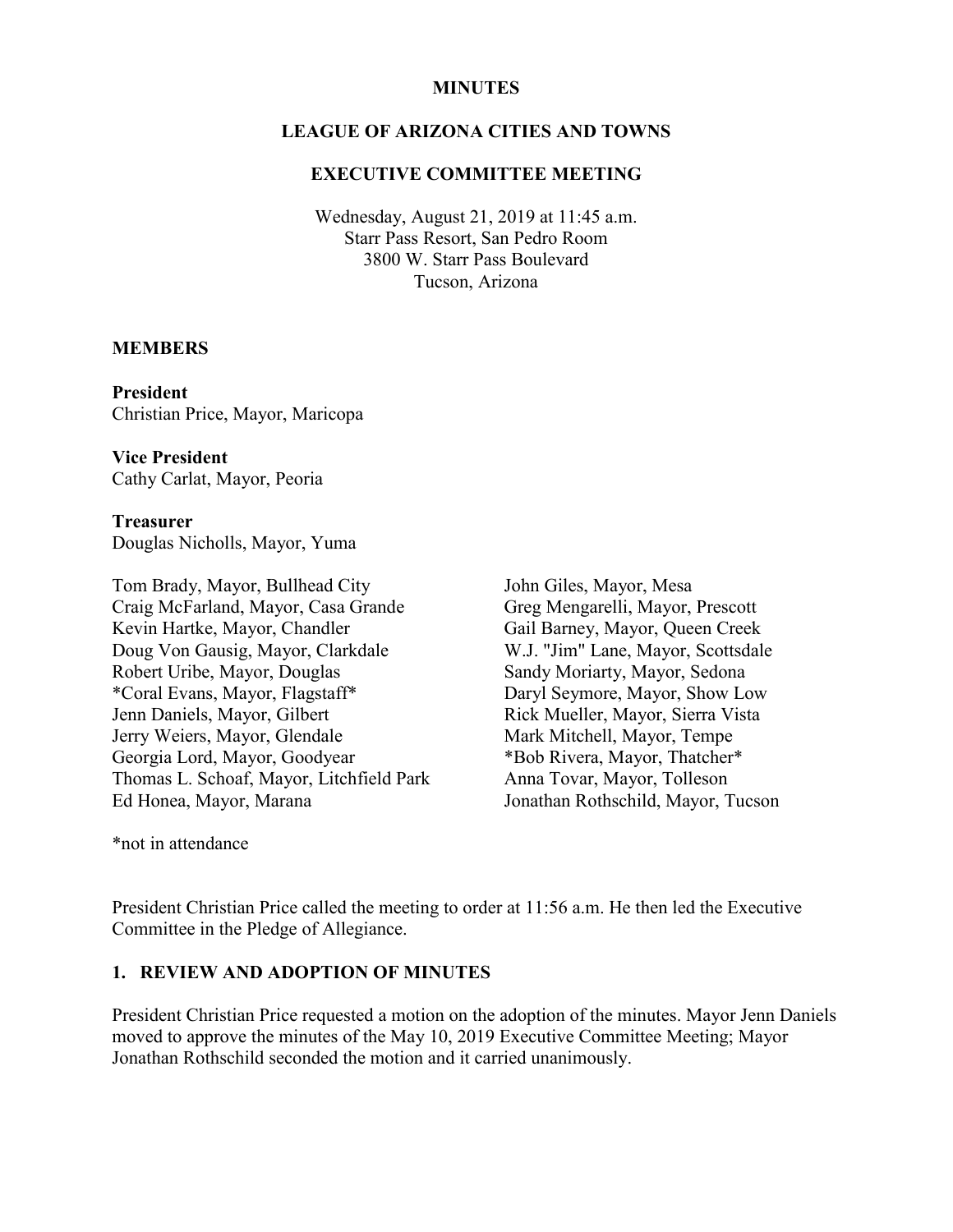# **2. LEGISLATIVE POLICY UPDATE**

League President Christian Price welcomed League Executive Director Ken Strobeck to provide the legislative policy update.

Executive Director Ken Strobeck directed the Committee to their meeting packets, which included a copy of the legislative roadshow, a summary of all the legislation passed during the legislative session. This presentation was given in several different cities and towns across the state.

The League of Arizona Cities and Towns won, for the second year in a row, the Arizona Capitol Times' Best of The Capitol award for the Best Industry, Trade and Professional association.

Mr. Strobeck let the Committee know that League Staff has been spending a lot of time with the marijuana initiative, analyzing what it means for cities and towns.

Mr. Strobeck invited League Legislative Director Nick Ponder to update the Committee on expected issues for next session.

Legislative Director Nick Ponder informed the Committee that there are several projects being worked on. The League has an outside contract with an economist, who will assist in the area of tax increment financing.

Mr. Ponder noted the issues of PTSD and cancer, relating to police and firefighters, being in the news lately. The League is trying to figure out how to best manage these issues. Firefighters are expected to pursue legislation next year, trying to make more types of cancer a strict presumption. This means there will be no rebuttal to the cause of cancers that have incurred. It has been heard that legislators are willing to hold out on voting for the budget in exchange for strict presumption and state-wide funding for the cancer issues. The League will continue to have conversations with organizations and individuals to find the best way to move forward.

Mr. Ponder also touched on the municipal impact of the recreational marijuana initiative. The League sees it as our responsibility to investigate the possibilities of what could happen if recreational marijuana is passed and mitigate any negative situations. Two months ago, the League met with the marijuana initiative drafters and explained what the League wants to see as it relates to local control.

Some of the key points to bring up is the way the initiative is currently drafted. The League believes the language for violations are very ambiguous. The League will try to meet with the drafters within the upcoming weeks to articulate some issues. In other states, such as Colorado, a black market started where the backyard growers were selling to people in other states where recreational marijuana is not legal. It was expressed that organizations on the left have other issues with the initiative, as it issues the licenses to facilities that are currently medical dispensaries. The drafters did not want to do anything with zoning, so that will be kept the same as what cities and towns have had with medical marijuana. If a municipality wants to ban recreational marijuana in the initiative, they can do so provided there is no medical marijuana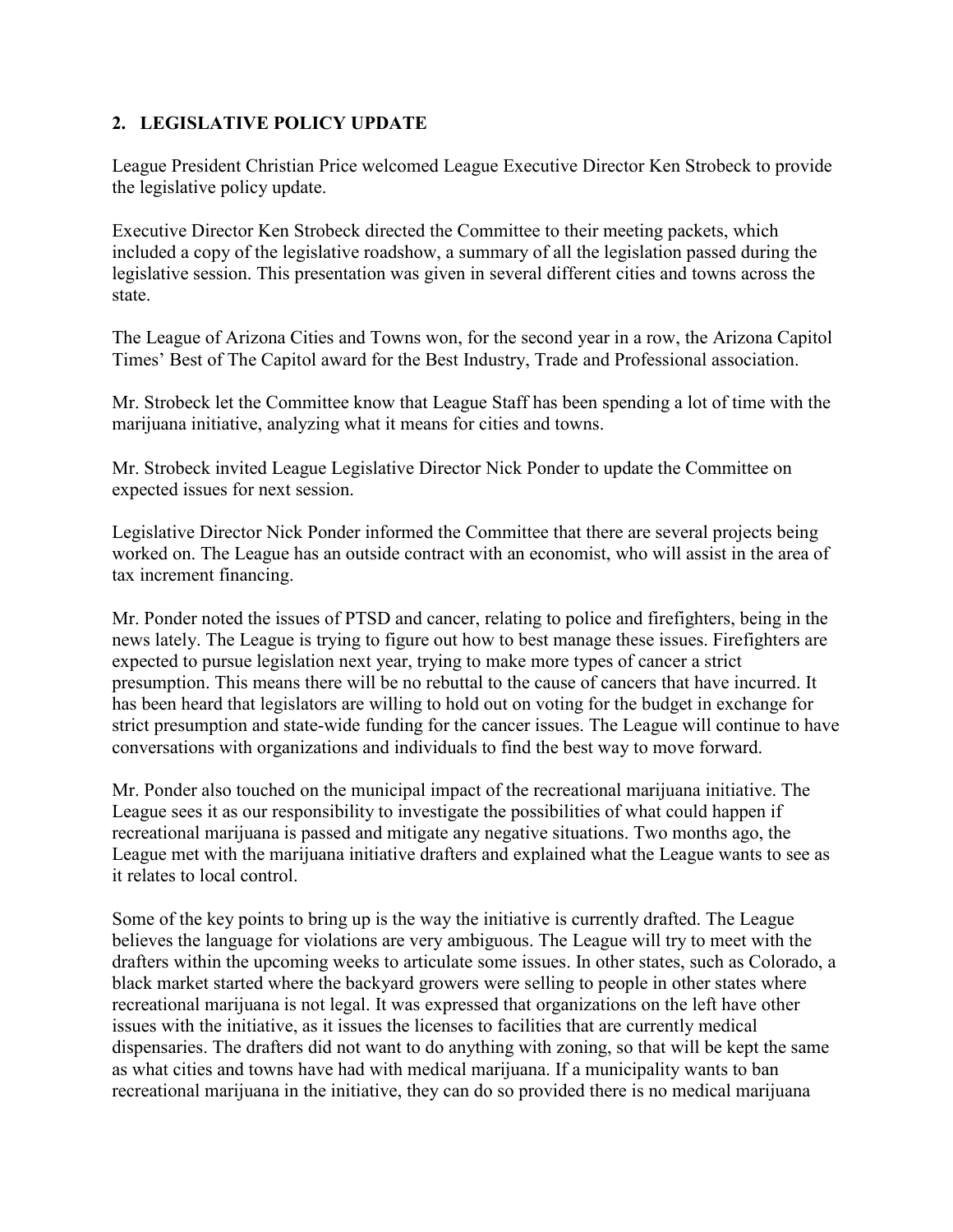facility in their community. This means that the medical marijuana facility can become recreational, but no new facilities would be allowed.

Mr. Ponder additionally spoke about local Transaction Privilege Tax. The League wanted to ensure that municipalities could collect local TPT on recreational marijuana. When the initiative was drafted, they left in local tax, but did not leave in state tax. The League believes this was an oversight and it will be incorporated into the initiative, as well as issues regarding licensing. The Town of Snowflake has a contractual agreement with their marijuana facility, regarding their licensing fee. The current draft of the initiative would preempt the fee. The growers lobby wants to maintain the relationship with Snowflake and does not mind paying the higher licensing fee, so they are trying to get the language modified. Another issue addressed was that a municipality can prohibit smoking marijuana in public places.

Mayor Thomas L. Schoaf asked if the League can amend what has already been filed.

Mr. Ponder answered yes, because signatures have not been collected yet; they have just filed it with the Legislative Council. Because all of this language was not shown to the League beforehand, the League was not able to identify to them the errors that we believe had been made, particularly with local TPT and ambiguity as it relates to violations.

Mr. Ponder told the Committee the economic impact, based on the analysis the state revenue generation would be \$300 million, they did not break this down by locality. An allocation in breakdown on how this money would be distributed would be 31.4% going to public safety, 31.4% going to community colleges, 30% going to HURF, with the remainder going to other areas. The breakdown for the public safety portion is that they would look at each municipality, county, and fire district identifying how many employees are in the public safety plan of each to allocate the money proportionally.

Mayor Ed Honea asked if it is assumed this is going to pass and, because the League is working with them, does that mean League is in support of recreational marijuana.

Mr. Ponder noted that the League is not assuming recreational marijuana will pass, and we are not taking a position of support. But, the job of the League is to make sure the proper parameters are in place to protect municipalities if it does get passed.

Mayor Doug Von Gausig questioned where the information on what cities and towns would want versus not want came from, since many assumptions were made.

Mr. Ponder answered that the position is that cities and towns have the opportunity to control recreational marijuana locally.

Mayor Jenn Daniels asked the constitutionality of cities and towns being able to prohibit illegal business from operating in communities and if it's a concern in the future that it will be challenged, making it difficult to enforce that provision.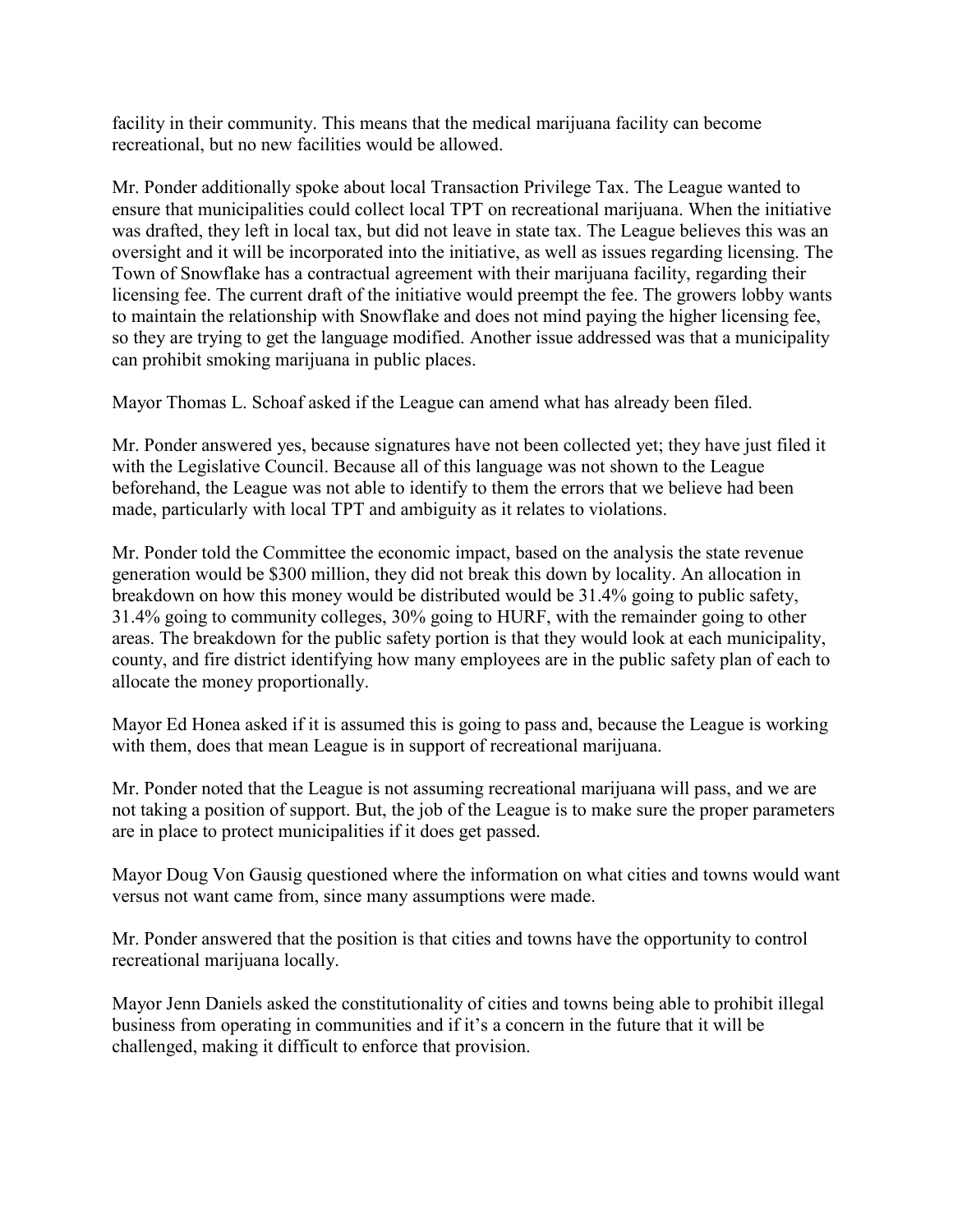League General Counsel Christina Estes-Werther explained that there is always a possibility of it getting challenged, and noted marijuana is still illegal federally.

Mayor Jenn Daniels also mentioned her concern for allocating every dollar to specific organizations or groups. We don't know unintended consequences and if every tax dollar of the revenue is spoken for in statute this may create an issue for being able to use some of the revenue for the other purposes.

Mr. Ponder noted that the League believes the language needs to be changed because "personnel" is not defined, making it questionable on how the money is allocated.

Mayor Kevin Hartke asked if there is any other legislative action being considered.

Mr. Ponder answered that there are many parties that are trying to encourage the legislature to take this on their own and draft a counter-initiative. But, the likelihood of that happening is slim.

Mr. Strobeck reminded the Committee that the League is not writing or controlling the initiative but will take the feedback to those who are, to share what is in the best interest for cities and towns.

# **3. REVIEW AND POSSIBLE ADOPTION OF LEAGUE BYLAWS**

League President Christian Price introduced the review and possible adoption of the proposed League Bylaws. The Bylaws were tabled during the May 2019 Executive Committee Meeting for additional time to review.

League President Christian Price welcomed Mayor Jenn Daniels to explain an amendment offered.

Mayor Jenn Daniels explained this amendment reviews the concept that under Article 3, a policy proposal should not move forward for consideration by the Resolutions Committee unless the policy committee has found the proposal is directly tied to either the preservation of local control or the protection of state revenue or both.

Mayor Ed Honea made a motion to approve the bylaws with the amendment. Mayor Jenn Daniels seconded this motion.

Mayor Douglas Nicholls brought up the concern of different topics that affect cities and towns locally but are not necessarily in their control such as HURF. Mayor Nicholls votes to table the amendment for time to review.

Mayor Jerry Weiers made a substitute motion to table this amendment for further discussion; Mayor Jonathan Rothschild seconded the motion and it carried unanimously.

Mayor Jenn Daniels made a motion to pass the proposed bylaws; League Vice President Cathy Carlat seconded the motion and it carried unanimously.